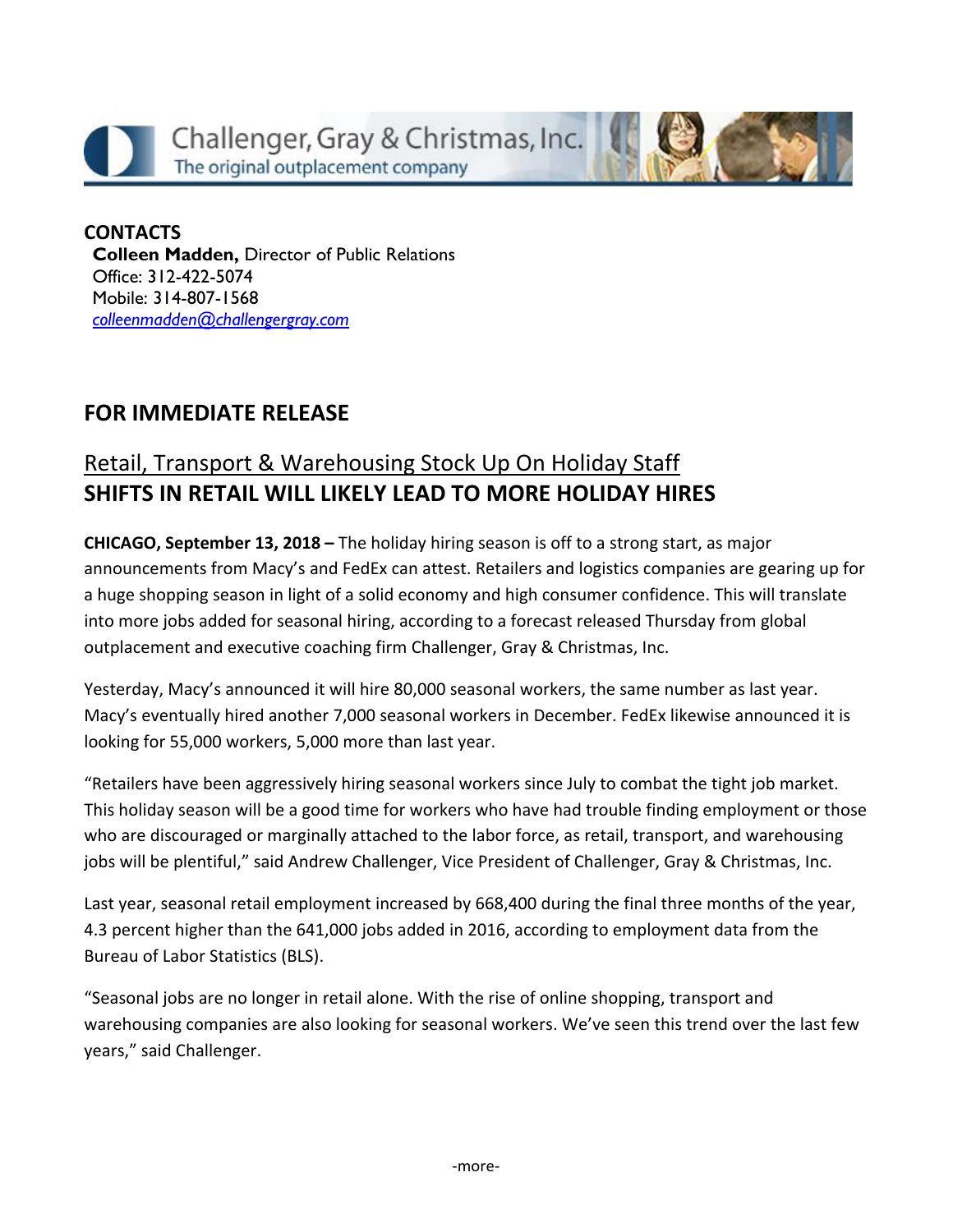Last year, BLS data showed that transportation and warehousing employment increased by a nonseasonally adjusted 279,700, up 13.4 percent from the 246,700 workers in the final quarter of 2016 and 6.6 percent higher than the 262,300 workers hired in this sector in the final three months of 2015.

Companies in this sector are averaging 5.2 million workers this year, compared to 4.9 million in 2015 and 4.2 million in 2008, according to non-seasonally adjusted BLS data.

"Retailers will have to offer competitive compensation or other perks to attract the workers needed for this holiday season. Already, we have seen some retailers offering discounted merchandise or special shopping days for their employees," said Challenger.

In fact, Kohl's announced it was offering 15 percent discounts and "associate shopping days" for the seasonal workers they hired this summer.

Meanwhile, JCPenney, which announced they were hiring 18,000 seasonal, back-to-school, workers in July, is hiring for a salon program, offering stylists a competitive compensation plan, paid training, and paid time off, with some participants eligible to receive 401(k) benefits. On Friday, JCPenney announced they are hiring over 39,000 workers for their stores, supply chain, and customer care for the holiday season.

In addition to Macy's and FedEx's announcements, Michaels has announced plans to hire 15,000 holiday workers, and 1-800-Flowers will staff an additional 8,000 workers for the holidays, both on track with their hiring plans last year.

"While it is possible that we'll see fewer of these large-scale announcements due to the closures of many brick-and-mortar stores, it's likely those jobs will still be needed for fulfillment centers and warehousing," said Challenger.

# # #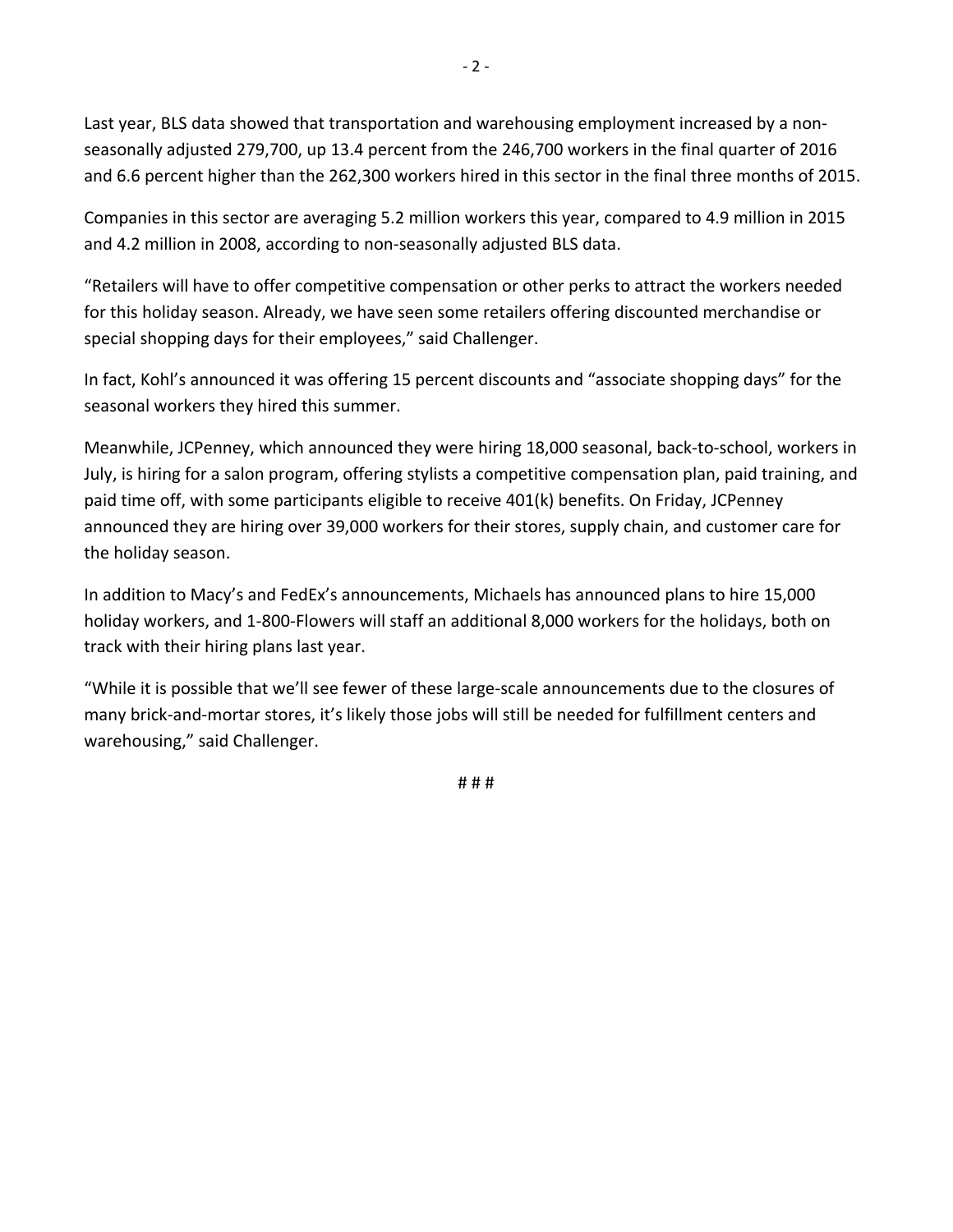## **JOBS ADDED IN RETAIL TRADE**

|          |         |         |            |              | %         |
|----------|---------|---------|------------|--------------|-----------|
|          | Oct     | Nov     | <b>Dec</b> | <b>TOTAL</b> | Change    |
| 2005     | 122,300 | 392,700 | 196,600    | 711,600      | 0.20%     |
| 2006     | 150,600 | 427,300 | 169,000    | 746,900      | 5.00%     |
| 2007     | 87,900  | 465,400 | 167,600    | 720,900      | $-3.50%$  |
| 2008     | 38,600  | 213,600 | 72,700     | 324,900      | $-54.90%$ |
| 2009     | 45,100  | 317,100 | 133,600    | 495,800      | 52.60%    |
| 2010     | 149,800 | 339,200 | 158,600    | 647,600      | 30.60%    |
| 2011     | 134,200 | 390,600 | 154,500    | 679,300      | 4.90%     |
| 2012     | 138,700 | 485,400 | 99,600     | 723,700      | 6.50%     |
| 2013     | 159,600 | 443,100 | 184,100    | 786,800      | 8.70%     |
| 2014     | 182,800 | 412,200 | 154,100    | 749,100      | $-4.80%$  |
| 2015     | 183,300 | 399,300 | 125,700    | 708,800      | $-5.38%$  |
| 2016     | 149,400 | 359,400 | 132,200    | 641,000      | $-9.57%$  |
| 2017     | 146,400 | 462,700 | 59,300     | 668,400      | 4.27%     |
| AVERAGE* | 129,900 | 392,923 | 139,046    | 661,908      |           |

#### **October, November, December, 2005-2017**

*\*Since 2005*

*Source: Challenger, Gray & Christmas, Inc., with data provided by the U.S. Bureau of Labor Statistics*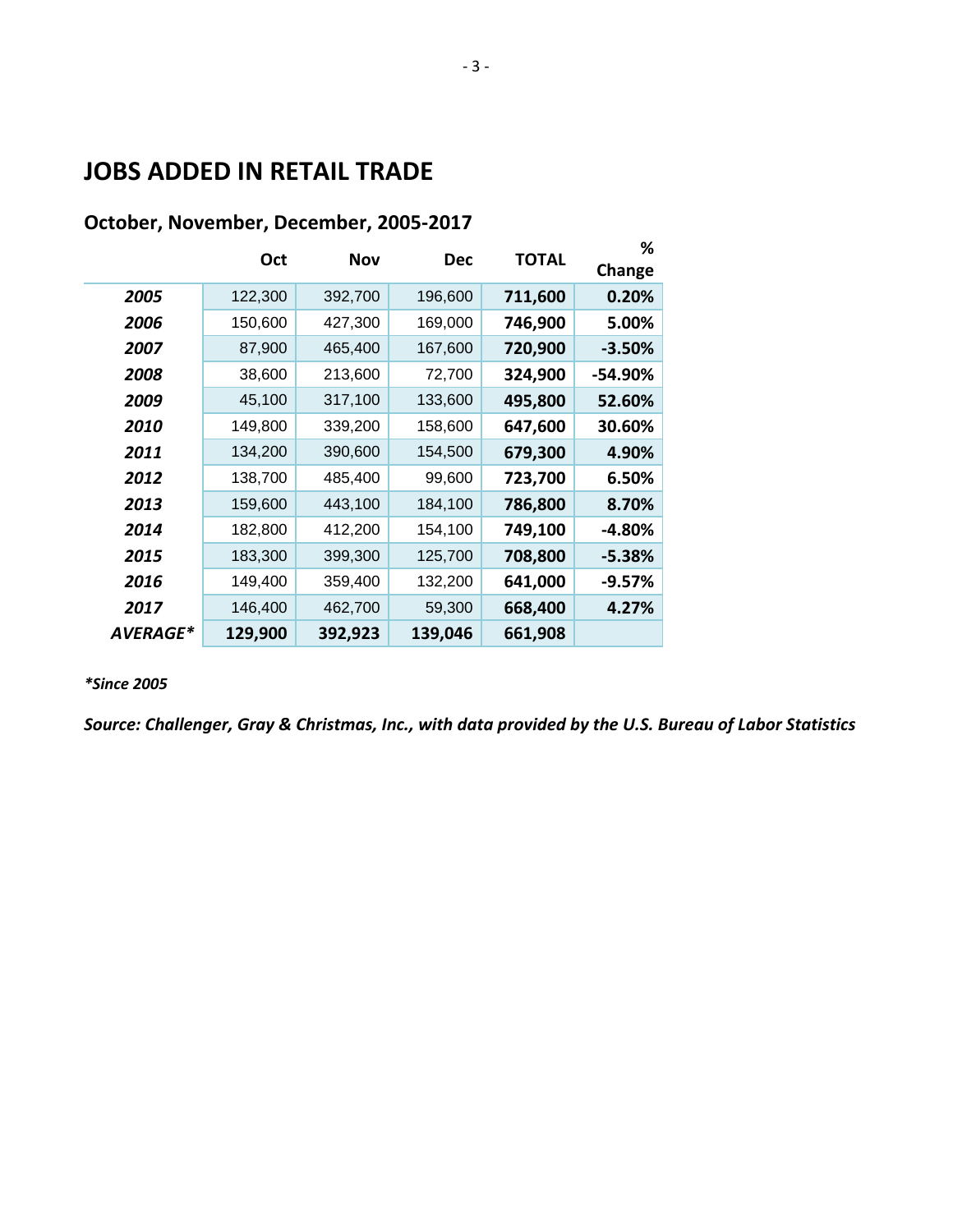# *SEASONAL HIRING ANNOUNCEMENTS*

| Company                  | 2012    | 2013    | 2014    | 2015    | 2016    | 2017    | 2018    |
|--------------------------|---------|---------|---------|---------|---------|---------|---------|
| Amazon                   | 50,000  | 70,000  | 80,000  | 100,000 | 120,000 | 120,000 |         |
| Target                   | 88,000  | 70,000  | 70,000  | 70,000  | 77,500  | 100,000 |         |
| <b>UPS</b>               | 55,000  | 55,000  | 95,000  | 95,000  | 95,000  | 95,000  |         |
| Macy's                   | 80,000  | 83,000  | 86,000  | 85,000  | 83,000  | 87,000  | 80,000  |
| FedEx                    | 20,000  | 20,000  | 50,000  | 55,000  | 50,000  | 50,000  | 55,000  |
| <b>JCPenney</b>          | 40,000  | 35,000  | 35,000  | 30,000  | 40,000  | 40,000  | 18,000  |
| Michaels                 |         |         |         |         |         | 15,000  | 15,000  |
| Kroger                   |         |         |         |         |         | 14,000  |         |
| Nordstrom                |         |         |         | 11,800  | 11,400  | 13,650  |         |
| Toys"R"Us                | 45,000  | 45,000  | 45,000  | 40,000  |         | 12,500  |         |
| <b>Burlington Stores</b> |         |         |         |         |         | 12,000  |         |
| The Bon-Ton Stores       |         |         |         |         | 13,500  | 10,000  |         |
| 1-800-Flowers            |         |         |         |         |         | 8,000   | 8,000   |
| McDonald's               |         |         |         |         |         | 3,179   |         |
| Williams-Sonoma          |         |         |         |         |         | 2,000   |         |
| <b>Fanatics</b>          |         |         |         |         |         | 2,000   |         |
| Plow & Hearth            |         |         |         |         |         | 400     |         |
| Opryland                 |         |         |         |         | 300     | 400     |         |
| Kohl's                   | 52,700  | 53,000  | 76,970  | 79,160  | 69,000  |         |         |
| Walmart                  | 50,000  | 55,000  | 60,000  | 60,000  |         |         |         |
| GameStop                 | 17,000  | 17,000  | 25,000  | 28,000  |         |         |         |
| <b>Sports Authority</b>  | N/A     | N/A     | N/A     | 3,500   |         |         |         |
| <b>Best Buy</b>          | 14,000  | N/A     | N/A     |         |         |         |         |
| Meijer                   | 12,000  | 9,000   | 10,000  |         |         |         |         |
| Radial                   |         |         |         |         | 20,000  | 23,000  |         |
| Party City               |         |         |         |         | 35,000  |         |         |
| Gap                      |         |         | 63,000  |         |         |         |         |
| Versant Supply Chain     |         |         |         |         | 2,000   |         |         |
| L Brands                 |         |         |         |         | 4,000   |         | 4,000   |
| Hickory Farms (Food)     | 5,225   | 6,000   |         |         |         |         |         |
| <b>Total</b>             | 528,925 | 518,000 | 695,970 | 657,460 | 620,700 | 608,129 | 180,000 |

*Source: Challenger, Gray & Christmas, Inc.*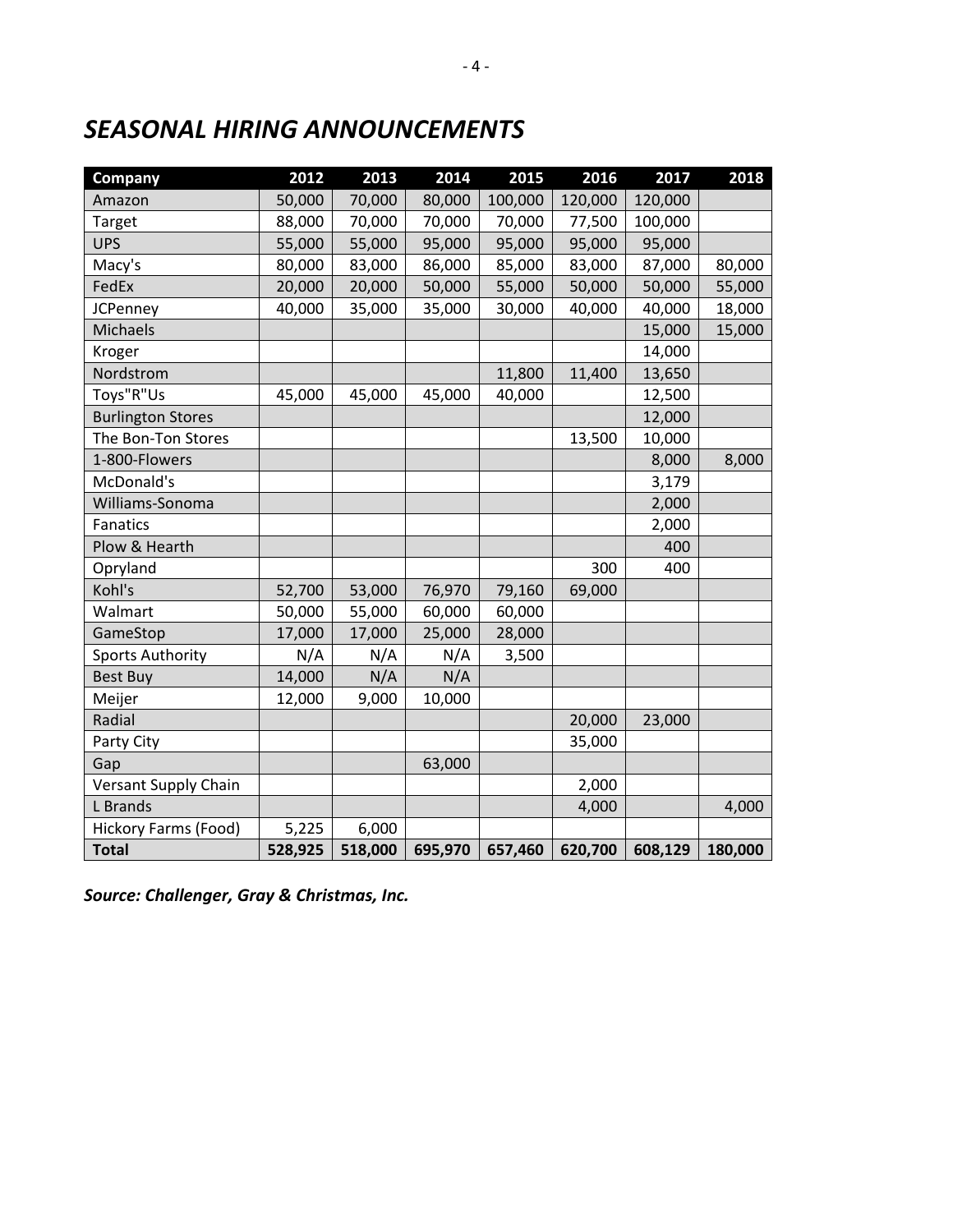#### **Total Hiring Announcements**

|                 | 2018    | 2017      | 2016    | 2015    | 2014    | 2013    | <b>AVERAGE</b> |
|-----------------|---------|-----------|---------|---------|---------|---------|----------------|
| January         | 41,890  | 136,501   | 8,362   | 8,774   | 6,312   | 60,585  | 43,737         |
| <b>February</b> | 139,925 | 25,765    | 7,539   | 14,574  | 11,054  | 92,372  | 48,538         |
| <b>March</b>    | 14,525  | 127,006   | 10,997  | 6,412   | 6,860   | 8,115   | 28,986         |
| <b>April</b>    | 13,842  | 61,537    | 11,557  | 13,898  | 11,145  | 9,322   | 20,217         |
| <b>May</b>      | 9,889   | 77,447    | 24,732  | 12,598  | 10,141  | 9,618   | 24,071         |
| June            | 13,504  | 40,095    | 13,564  | 11,176  | 15,530  | 8,774   | 17,107         |
| July            | 9,823   | 88,142    | 16,051  | 11,637  | 16,544  | 9,728   | 25,321         |
| August          | 17,274  | 14,530    | 9,101   | 11,778  | 9,657   | 7,662   | 11,667         |
| September       |         | 422,726   | 487,075 | 492,306 | 567,705 | 445,617 | 483,086        |
| <b>October</b>  |         | 37387     | 135,532 | 86,107  | 147,935 | 87,874  | 98,967         |
| <b>November</b> |         | 61,300    | 108,994 | 10,026  | 11,291  | 14,177  | 41,158         |
| <b>December</b> |         | 8,218     | 35,198  | 11,465  | 7,332   | 11,362  | 14,715         |
| <b>TOTAL</b>    | 260,672 | 1,100,654 | 868,702 | 690,751 | 821,506 | 765,206 | 751,249        |